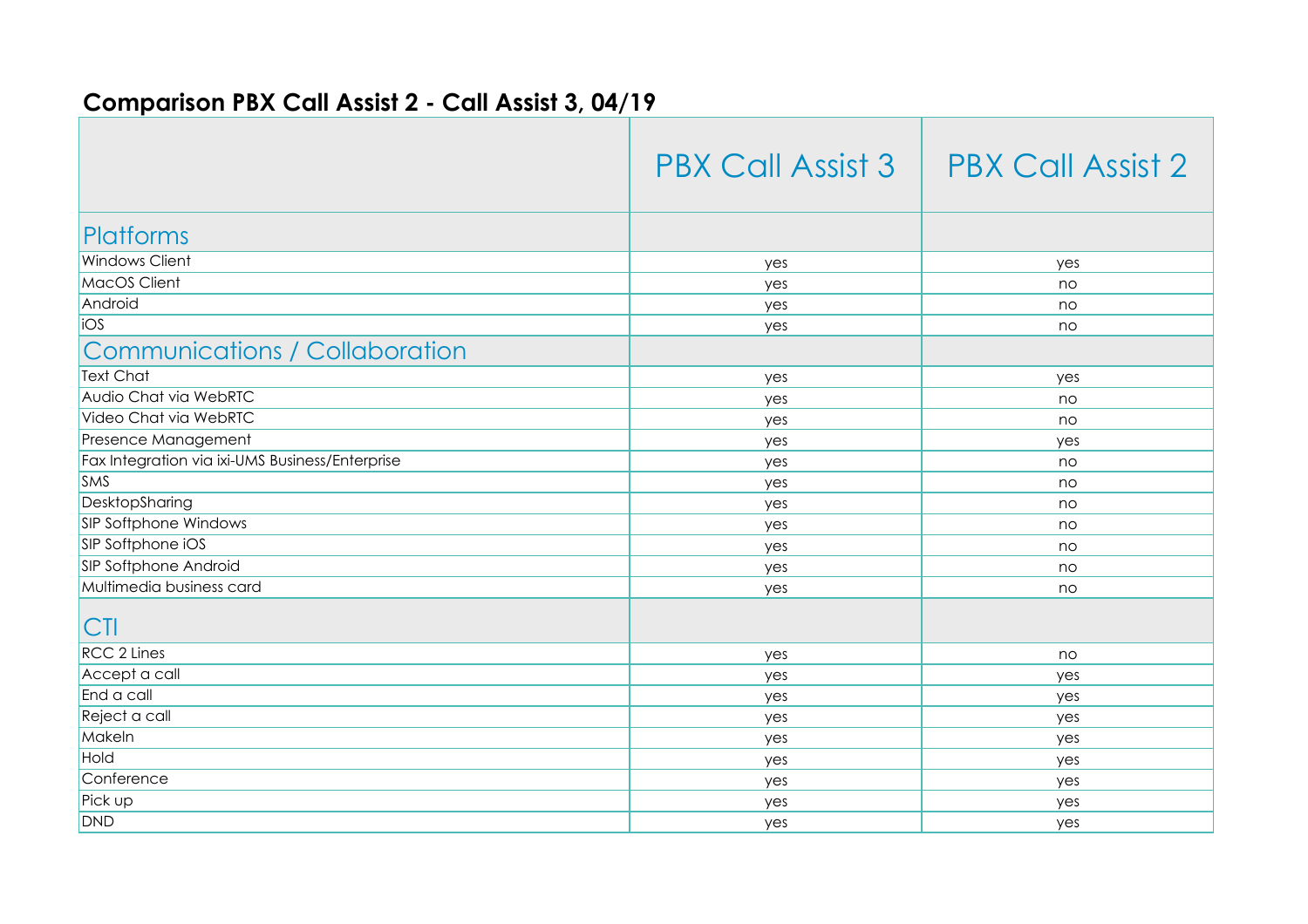| DTMF (Dual-tone multi-frequency)                   | yes | yes                |
|----------------------------------------------------|-----|--------------------|
| Call Forwarding                                    | yes | yes                |
| · internal call                                    | yes | yes                |
| · external calls                                   | yes | yes                |
| · all calls                                        | yes | yes                |
| • by appointment                                   | yes | no                 |
| • before answering                                 | yes | yes                |
| · while talking                                    | yes | yes                |
| Dialpad                                            | yes | yes                |
| Project codes (PIN)                                | yes | yes                |
| Feature code support                               | yes | yes                |
| Automatic redial                                   | yes | yes                |
| Automatic call forwarding                          | yes | no                 |
| <b>CLIR</b>                                        | yes | yes                |
| Reverse call number resolution                     | yes | yes                |
| Schedule a call                                    | yes | no                 |
| Prepare call                                       | yes | no                 |
| Call reminder                                      | yes | no                 |
| Missed calls                                       | yes | no                 |
| Remote Office                                      | yes | no                 |
| Client Remote Tapidriver                           | yes | no                 |
| <b>Browser Call</b>                                | yes | yes                |
| Hotkey support                                     | yes | yes                |
| Click 2 Dial                                       | yes | yes                |
| Native authorization system                        | yes | yes                |
| Status tagging                                     | yes | yes                |
| Presence status (for example, calendar)            | yes | without a calendar |
| Favorites bar                                      | yes | yes                |
| SingleSignOn                                       | yes | yes                |
| Computer Smartphone Integration (CSPI)             |     |                    |
| Leading through the bluetooth connected smartphone | yes | no                 |
| Switch audio channel between PC and smartphone     | yes | no                 |
| Call signaling (incoming / outgoing)               | yes | no                 |
| Accept a call                                      | yes | no                 |
| Make a call                                        | yes | no                 |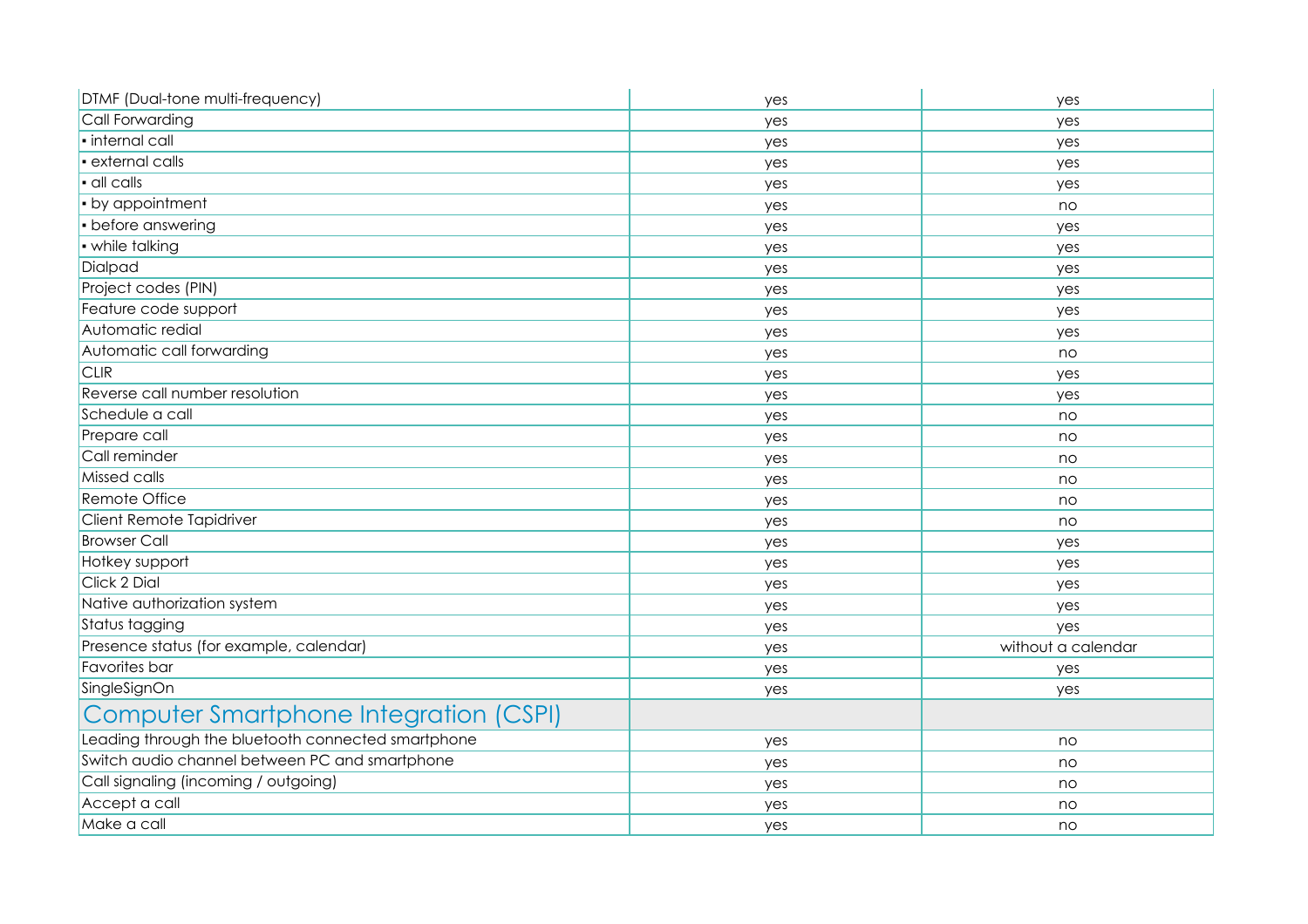| Reject a call                      | yes | no       |
|------------------------------------|-----|----------|
| Hold                               | yes | no       |
| Schedule a call                    | yes | no       |
| <b>GSM Feature Codes</b>           | yes | no       |
| Hotkey-Wahl                        | yes | no       |
| Click2Dial                         |     |          |
| Journal                            | yes | no<br>no |
| Offline Journal (synch)            | yes | no       |
| Phonebook (Contacts)               | yes |          |
|                                    | yes | no       |
| Journal                            |     |          |
| <b>Filter function</b>             | yes | yes      |
| Note function                      | yes | yes      |
| Offline Journal                    | yes | yes      |
| Print function                     | yes | yes      |
| Teamjournal                        | yes | no       |
| Journaleditor                      | yes | yes      |
| Journalbrowser                     | yes | no       |
| Groupware                          |     |          |
| Outlook 2007/20010                 | yes | yes      |
| Outlook 2013                       | yes | yes      |
| Outlook 2016                       | yes | no       |
| · Outlook 64Bit                    | yes | no       |
| Office 365                         | yes | no       |
| · Journal                          | yes | no       |
| • Contact search locally           | yes | yes      |
| · Contact search public            | yes | no       |
| · Calendar integration             | yes | no       |
| <b>Exchange WebService Support</b> | yes | no       |
| · Presence in Outlook              | yes | no       |
| Lotus Notes                        | yes | no       |
| · Search contacts                  | yes | no       |
| • Open contacts                    | yes | no       |
| · Calendar integration             |     |          |
|                                    | yes | no       |
| <b>Tobit David</b>                 | yes | no       |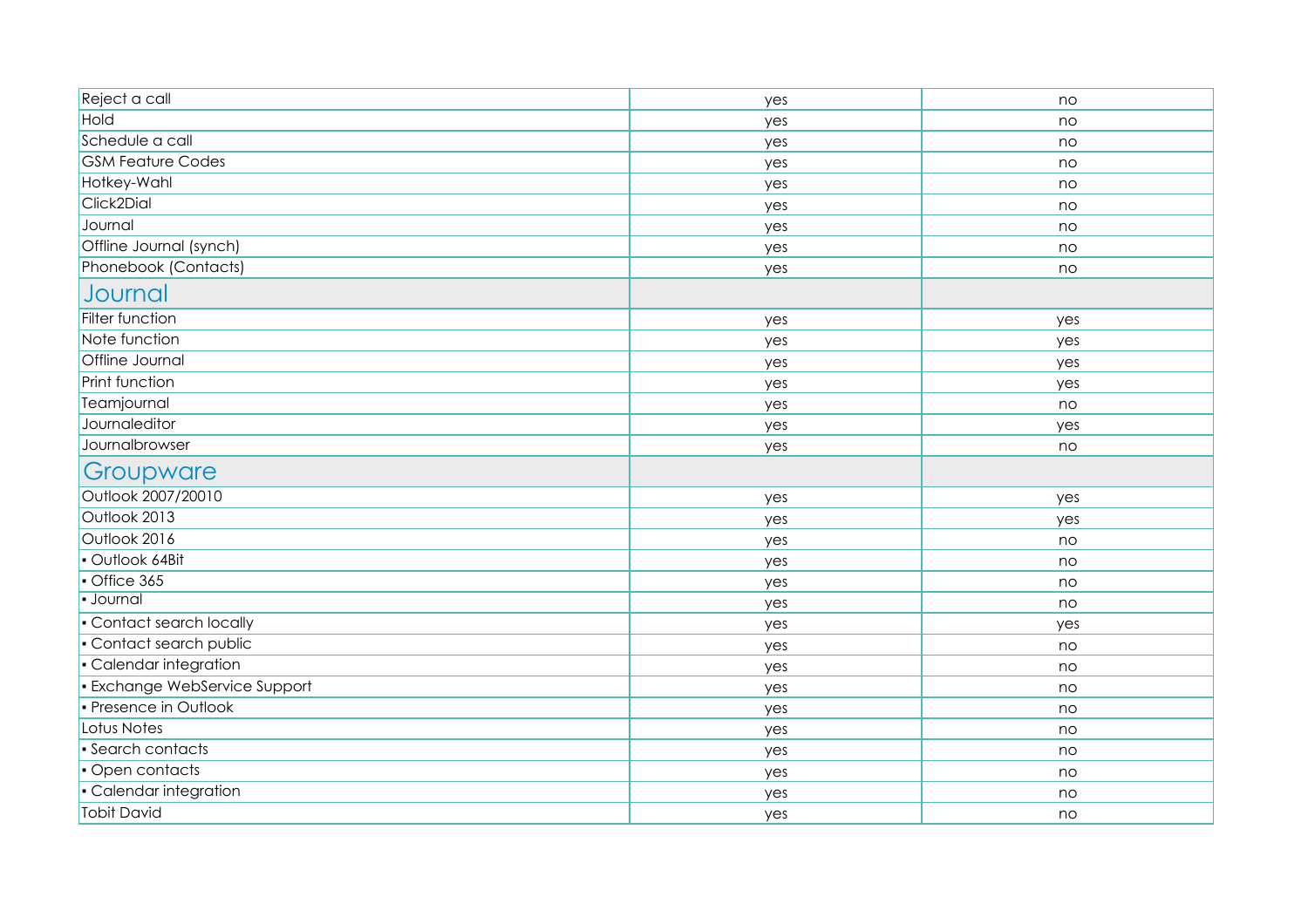| Datev Pro                                       | MetaDirectory | MetaDirectory     |
|-------------------------------------------------|---------------|-------------------|
| Data sources                                    |               |                   |
| <b>ODBC</b>                                     | yes           | no                |
| <b>LDAP</b>                                     | yes           | via MetaDirectory |
| G Suite (formerly Google Apps for Work)         | yes           | no                |
| DasTelefonbuch Germany                          | yes           | via MetaDirectory |
| Herold telephone directory                      | yes           | via MetaDirectory |
| <b>Herold Gelbe Seiten</b>                      | yes           | via MetaDirectory |
| <b>Twixtel Switzerland</b>                      | yes           | via MetaDirectory |
| Federation                                      |               |                   |
| Presence exchange                               | yes           | yes               |
| <b>Text Chat</b>                                | yes           | yes               |
| Audio Chat                                      | yes           | no                |
| Video Chat                                      | yes           | no                |
| Contact data synchronization                    | yes           | yes               |
| Open Federation - SIP/SIMPLE                    | yes           | yes               |
| Statische Routen - SIP/SIMPLE                   | yes           | yes               |
| Federation Service - SIP/SIMPLE                 | yes           | yes               |
| Open Federation - XMPP                          | yes           | yes               |
| <b>Centralization - UCServer</b>                |               |                   |
| Central user configuration                      | yes           | no                |
| Central software distribution / administration  | yes           | no                |
| Site management (MultiSite/MultiVendor)         | yes           | no                |
| Missed calls - notification via e-mail          | yes           | no                |
| Missed calls - notification via SMS             | yes           | no                |
| Administration of permissions on user functions | yes           | no                |
| Administration of global services               | yes           | no                |
| Administration of team functions                | yes           | no                |
| Administration of company functions             | yes           | no                |
| Call recording                                  | yes           | no                |
| User management                                 |               |                   |
| Integrated user management                      | yes           | yes               |
| <b>Active Directory</b>                         | yes           | no                |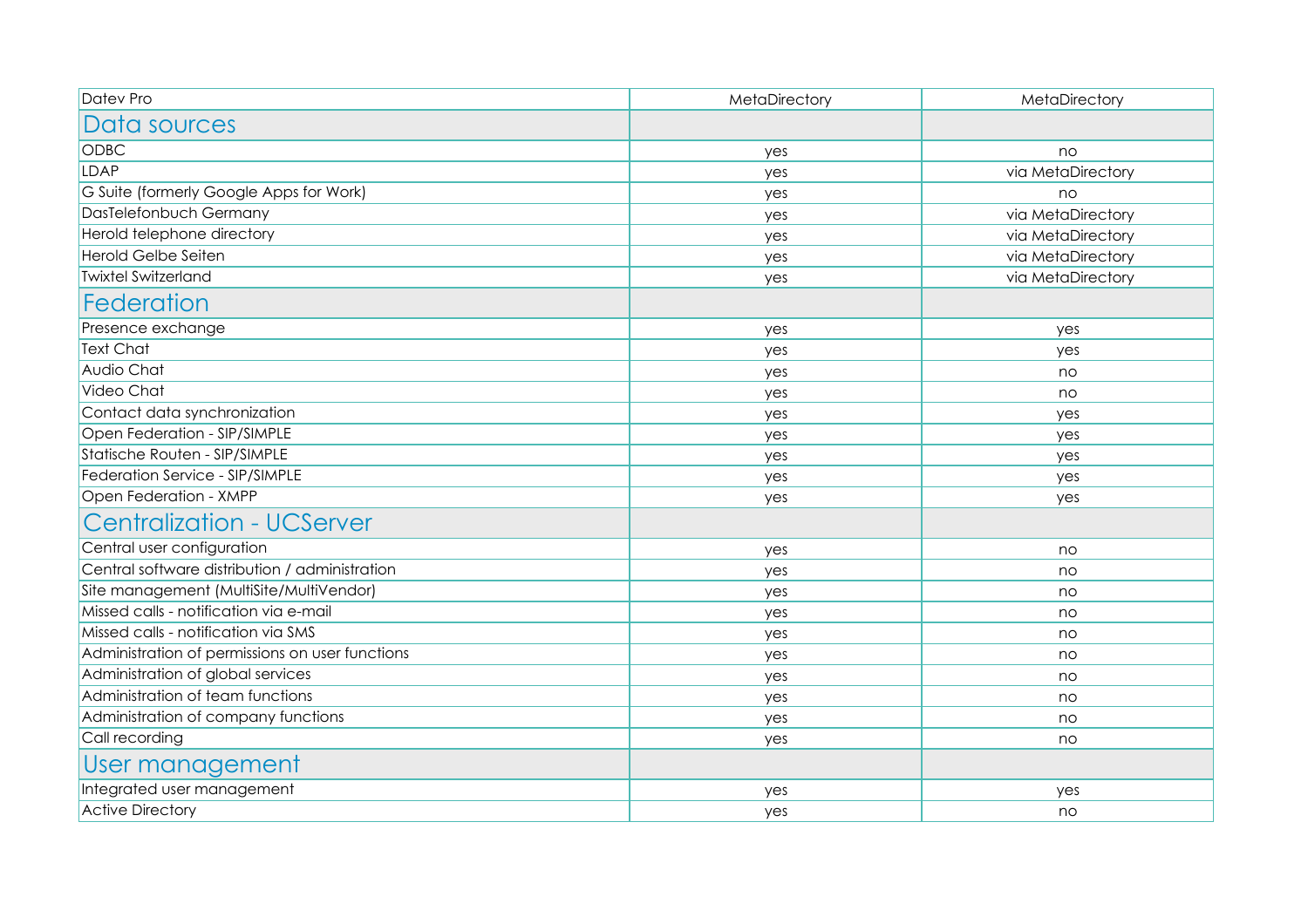| SQL, LDAP                                     | yes | no  |
|-----------------------------------------------|-----|-----|
| Components                                    |     |     |
| MuliLine Tapidriver                           | yes | no  |
| <b>Tools for Active Directory</b>             | yes | no  |
| Calendar replicator                           | yes | no  |
| <b>SIP &amp; XMPP Proxy</b>                   | yes | no  |
| UCServer WebService                           | yes | no  |
| <b>STUN / TURN Server</b>                     | yes | no  |
| <b>Client interfaces</b>                      |     |     |
| DDE                                           | yes | no  |
| <b>SMS</b>                                    | yes | no  |
| Mail                                          | yes | no  |
| Kuando BusyLight                              | yes | no  |
| <b>Business Process Integration (ERP,CRM)</b> | yes | no  |
| Languages                                     |     |     |
| German                                        | yes | yes |
| English                                       | yes | yes |
| Spanish                                       | yes | no  |
| French                                        | yes | no  |
| Italian                                       | yes | no  |
| <b>Operating systems</b>                      |     |     |
| Windows 10                                    | yes | yes |
| from iOS 10                                   | yes | no  |
| from Android 4.2                              | yes | no  |
| MacOS Moyesve, Sierra, el Capitan             | yes | no  |
| Microsoft Windows Server 2019                 | yes | no  |
| SQL Server 2016                               | yes | no  |
| Exchange 2016 Unterstützung                   | yes | no  |
| <b>Citrix</b>                                 | yes | no  |
| <b>Windows Terminalserver</b>                 | yes | no  |
| MSI                                           | yes | yes |
| Virtualisierbar (vmWare, Hyper-V, )           | yes | yes |
| 64-Bit fähig                                  | yes | yes |